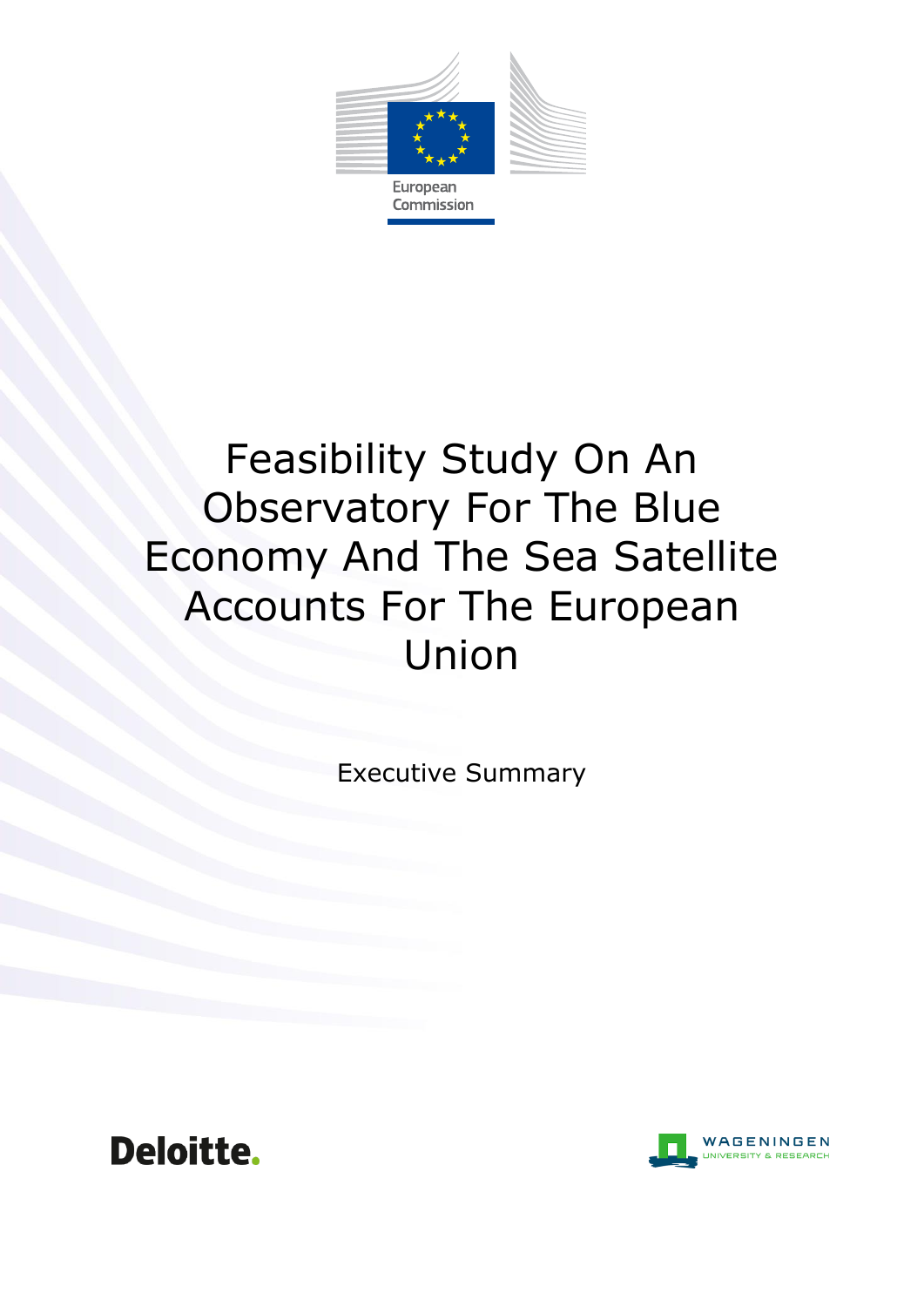| <b>Study Team</b>                                          |                                                                                          |
|------------------------------------------------------------|------------------------------------------------------------------------------------------|
| <b>Deloitte Consulting</b>                                 | <b>Stichting Wageningen</b><br>Research                                                  |
| Vincent Viool MBA –                                        |                                                                                          |
| Director Strategy                                          | Maggie Skirtun                                                                           |
| E-mail: vviool@deloitte.nl                                 | Aquaculture specialist<br>E-mail:                                                        |
| Dr Indra Vonck –                                           | <u>maggie.skirtun@wur.nl</u>                                                             |
| Manger                                                     |                                                                                          |
| E-mail: ivonck@deloitte.nl                                 | Dr Jamal Luka Roskam                                                                     |
|                                                            | Senior Researcher                                                                        |
| Gurvinder Arora -                                          | E-mail:                                                                                  |
| <b>Senior Consultant</b>                                   | jamal.lukaroskam@wur.nl                                                                  |
| E-mail: gurvarora@deloitte.nl                              |                                                                                          |
|                                                            | David Verhoog                                                                            |
| Paulien Zhu -                                              | Senior data scientist                                                                    |
| Consultant                                                 | Email:                                                                                   |
| E-mail: paulzhu@deloitte.nl                                | david.verhoog@wur.nl                                                                     |
| Yi Gong-<br><b>Consultant</b><br>E-mail: ygong@deloitte.nl | Dr Sander van den Burg<br>Senior Researcher<br>Email:<br><u>sander.vandenBurg@wur.nl</u> |
|                                                            |                                                                                          |

## **EUROPEAN COMMISSION**

European Climate, Infrastructure and Environment Executive Agency Unit D.3 – Sustainable Blue Economy

*Contact:* Unit D.3 – Sustainable Blue Economy

*E-mail:* [CINEA-EMFAF-CONTRACTS@ec.europa.eu](mailto:CINEA-EMFAF-CONTRACTS@ec.europa.eu)

*European Commission B-1049 Brussels*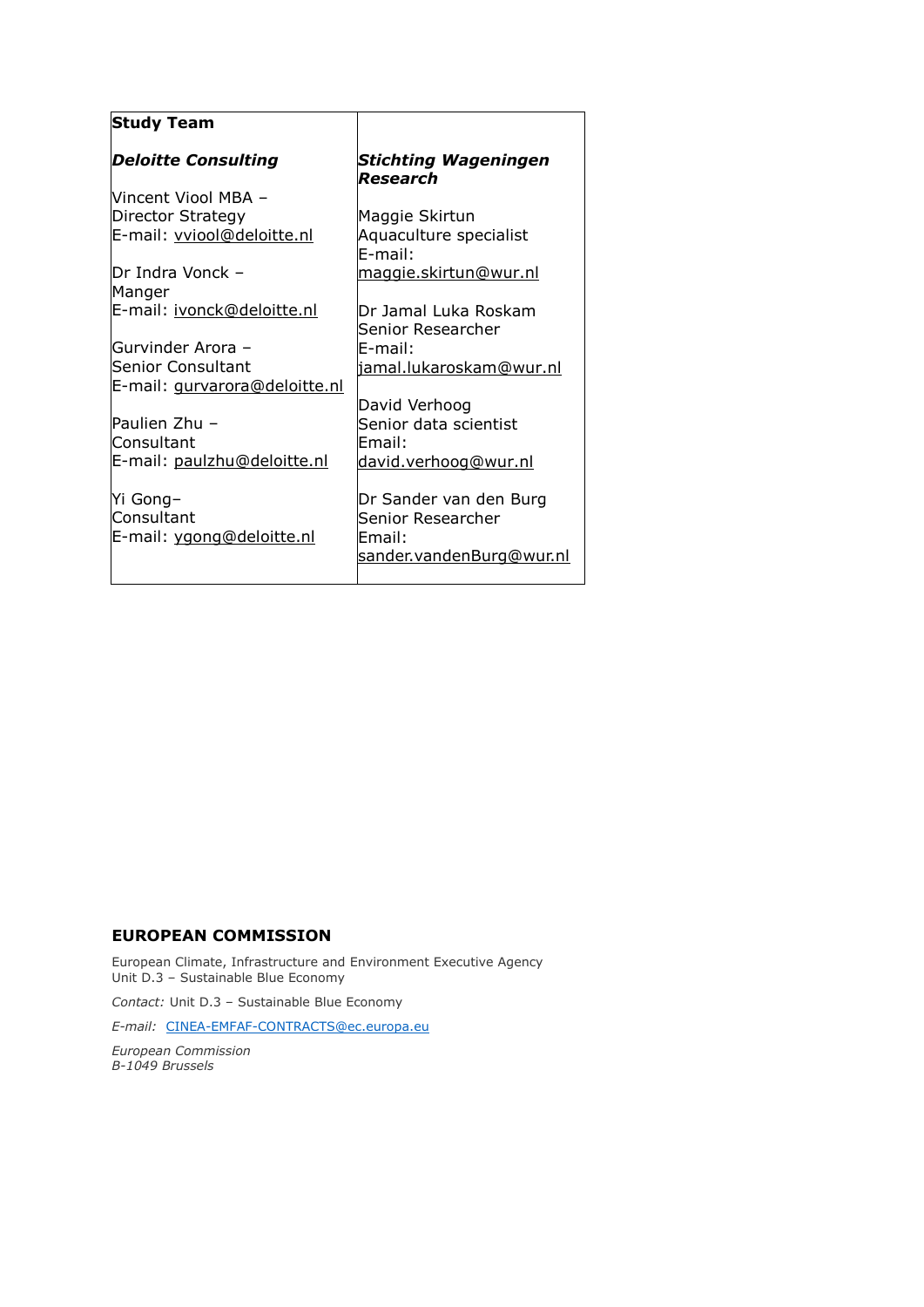## *EUROPE DIRECT is a service to help you find answers to your questions about the European Union*

Freephone number (\*): 00 800 6 7 8 9 10 11

(\*) The information given is free, as are most calls (though some operators, phone boxes or hotels may charge you)

## **LEGAL NOTICE**

This document has been prepared for the European Commission however it reflects the views only of the authors, and the Commission cannot be held responsible for any use which may be made of the information contained therein.

More information on the European Union is available on the Internet (https://ec.europa.eu). Luxembourg: Publications Office of the European Union, 2021

ISBN 978-92-95225-23-7 doi: 10.2926/211656 HZ-08-21-385-EN-N

© European Union, 2021 Reproduction is authorised provided the source is acknowledged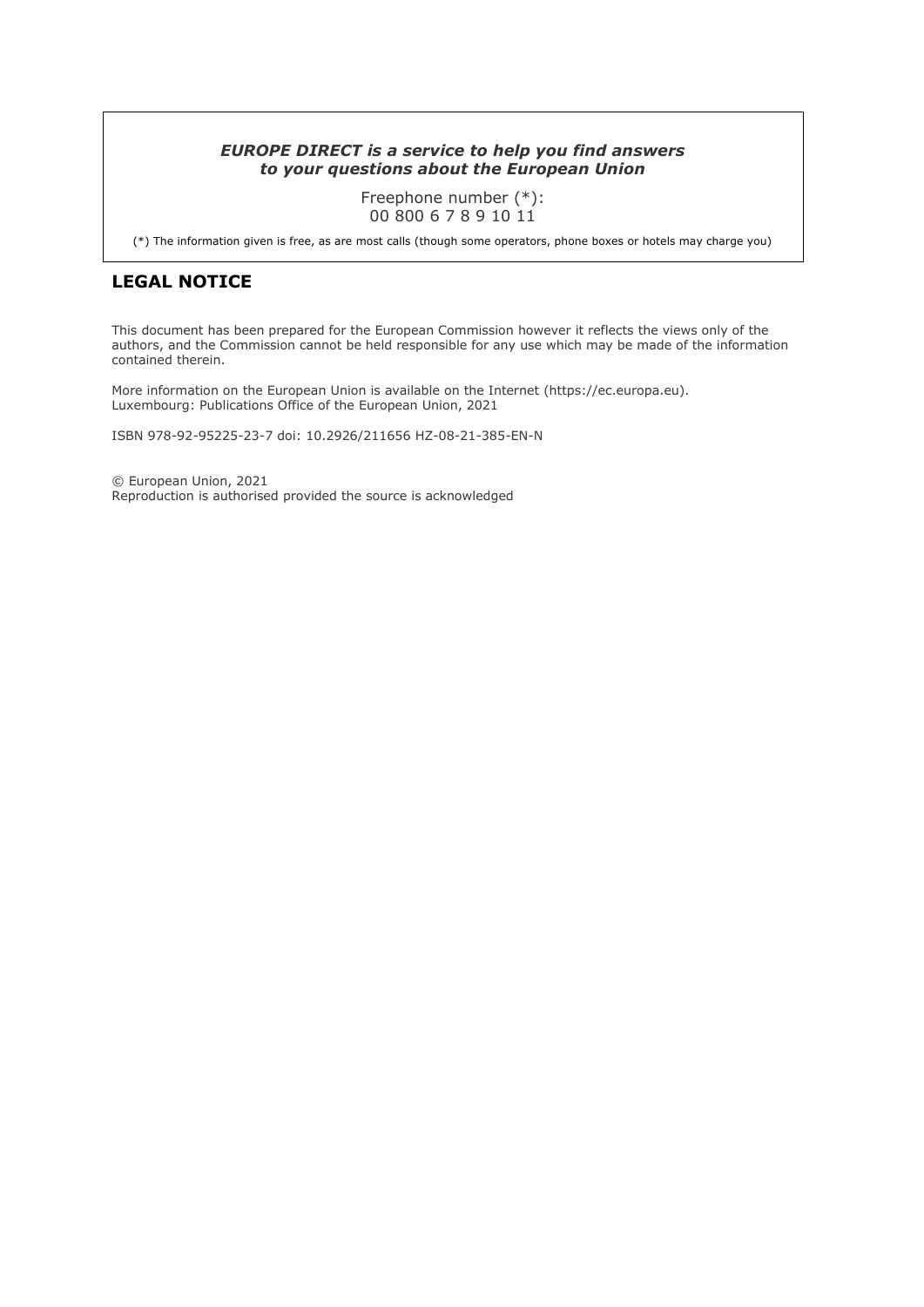The Blue Economy comprises all those activities that are marine based or marinerelated. It consists of sectors that have been a salient part of the Blue Economy for many years (e.g. Fisheries and aquaculture, Maritime transport) and sectors that have more recently gained prominence, either due to their accelerated growth (Off-shore wind energy) or due to their importance towards sustainability (Bio-Economy, Ecosystem services). The growth of the Blue Economy sectors bring new opportunities for investment and hold huge potential for the future development of coastal communities.

The established sectors are already monitored quite extensively through data sources such as the European System of Statistics, Fisheries and aquaculture data (under the EU Data Collection Framework), Eurostat data from Structural Business Statistics (SBS), PRODCOM, National Accounts and tourism statistics. Overall they directly employed over 4 million people and generated €658 billion of turnover and €180 billion of gross value added in 2017. The emerging sectors, on the other hand, have limited data availability in publicly available data sources with majority of data being dispersed over multiple smaller data collection initiatives and services. Gradually, more data is becoming available so that an attempt is being made to find comparable and consistent ways of monitoring and measuring these sectors.

The main objective of this study is to assess the feasibility of an observatory on the Blue Economy and a Sea Satellite Account (SSA). The study enables a comprehensive and integrated approach to measuring the impacts of the Blue Economy, expanding the sources currently in existence with complementary sources. To conduct the feasibility assessment, four tasks were performed over the course of the study:

- Identification of Blue Economy sectors and database
- Data collection for selected case study countries
- Feasibility analysis observatory of the Blue Economy
- Feasibility analysis National / EU Sea Satellite Accounts

The **identification of Blue Economy sectors and databases** was conducted based on a comprehensive literature review and benchmark of existing reports to identify the classifications of the sectors. A detailed approach is described in Chapter 2. The output of the exercise on data source identification and checking for availability at a subsector level indicated that most of the sub-sector and industry classifications in NACE rev  $2.0<sup>1</sup>$ do not have any provision to distinguish between Marine vs non-marine proportions of the underlying data. This entails that even if the data for countries is collected at a detail of 4-digits, an external mechanism to extract the marine proportion may be required.

Furthermore, some maritime activities refer to the economic activities not classified elsewhere The approach to build upon the Blue Economy Taxonomy was preferred and a six-step approach was followed for sector allocation to established or emerging sectors;

This list of sector and sub-sectors developed in task 1 that goes beyond the Blue Economy report and includes additional sectors, sub-sectors and industries. Ecosystem services has been added to the emerging sectors due to its growing importance. As noted by the OECD (2019)<sup>2</sup>, valuing marine ecosystems needs to be done in a transparent and evidence-based manner.

 $\overline{a}$ 

<sup>&</sup>lt;sup>1</sup> NACE is the "statistical classification of economic activities in the European Community" and is the subject of legislation at the European Union level, which imposes the use of the classification uniformly within all the Member States. NACE is the acronym for "Nomenclature statistique des activités économiques dans la Communauté européenne". Refer [https://ec.europa.eu/eurostat/documents/3859598/5902521/KS-RA-07-015-](https://ec.europa.eu/eurostat/documents/3859598/5902521/KS-RA-07-015-EN.PDF) [EN.PDF](https://ec.europa.eu/eurostat/documents/3859598/5902521/KS-RA-07-015-EN.PDF)

<sup>2</sup> <https://www.oecd.org/cfe/tourism/tourismsatelliteaccountrecommendedmethodologicalframework.htm>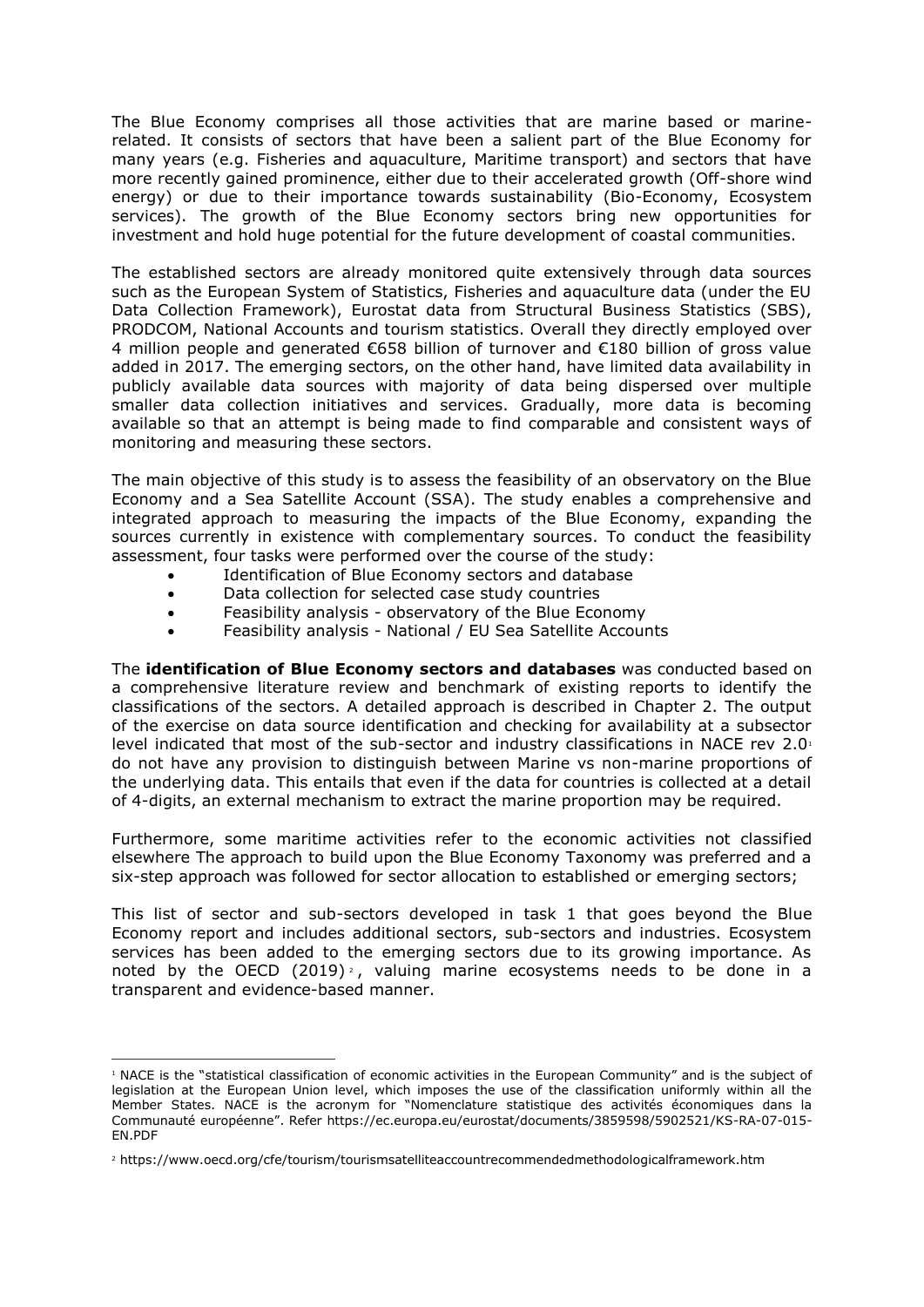The data collected in task 1 formed the **basis of task 2,** where macro-level (top-down) and micro-level (bottom-up) data were combined to identify all potential data sources for the case study countries; Spain, France and Sweden. Using a combination of both the approaches, sectoral insights and relevant data were collected on all three countries from publicly available and licensed data sources. Based on a comparison between Spain's and France's data, the industries which are complete at NACE rev 2.0 as marked in task 1 have higher consistency across multiple data sources. However, for the sectors (such as Cargo handling) where the portion contribution from the maritime activities is not calculated from the non-maritime activities, (that comprise of Partial I in completeness of data), differences between the reported values were observed across the Blue Economy report 2019, National statistics offices and independent data sources. The differences in values are observed due to:

- aggregation of maritime proportions directly from non-marine data,
- incomplete reporting of company data by private and public data sources, and
- no data availability in case of a few sectors.

For calculating the portion of the sector that contributes to the Blue Economy, it was observed that there is a lack of information available to calculate the share of the Blue Economy in the overall data as this is a highly academic and technical exercise. This lack of exact coefficients to provide the portion of industry attributed to the Blue Economy, results in inaccurate reporting of indicators such as, the number of companies, turnover, GVA, and the number of employees.

Additionally, during the interviews conducted with the statistics offices and industry organisations, it was observed that most of the industry organisations relied on publicly available and published databases for sectoral information. Very few organisations publish the data on their sectors with most organisations opting for a need-based reporting system by hiring data research firms. Some organisations attributed the misreporting/underreporting of data at NACE level to the structural differences in the setup of the sectors compared to NACE classification.

Once the data was consolidated, the next step was to conduct the feasibility analysis for observatory. Existing marine and non-marine observatories were benchmarked on a number of characteristics. Based on the outcome of the benchmark, preliminary activities of an observatory were aggregated and categorised into six categories; gathering, structuring, aggregating, disseminating, supporting activities and miscellaneous.

The activities were then grouped in line items for the purpose of resource allocation based on interviews conducted with a few observatories and national statistics organisations engaged in marine accounting. Besides the activities, the focus and the set-up of the observatory were the main elements in the feasibility analysis. Focus is determined by assessing each sector based on indicators, to decide whether it should be included as a core or adjacent sector. Periodisation indicators were defined based on the following guiding principles:

- The economic importance of the sector to the EU's and individual member states' economy
- The current and the future economic growth potential of the sector
- The impact of the sector on the long term plans of the EU
- The level of data that currently exists on the key indicators for the sector

The set-up, on the other hand, is dependent on the cost structure, which is determined whether the observatory will be a *non-physical* or *physical* organisation. For a nonphysical observatory, main cost items and resource allocation were benchmarked from the European Market Observatory for fisheries and aquaculture (EUMOFA) project implementation plan and resource allocation guidelines. Furthermore, additional resource allocation information was collected from Cogea, the external service provider for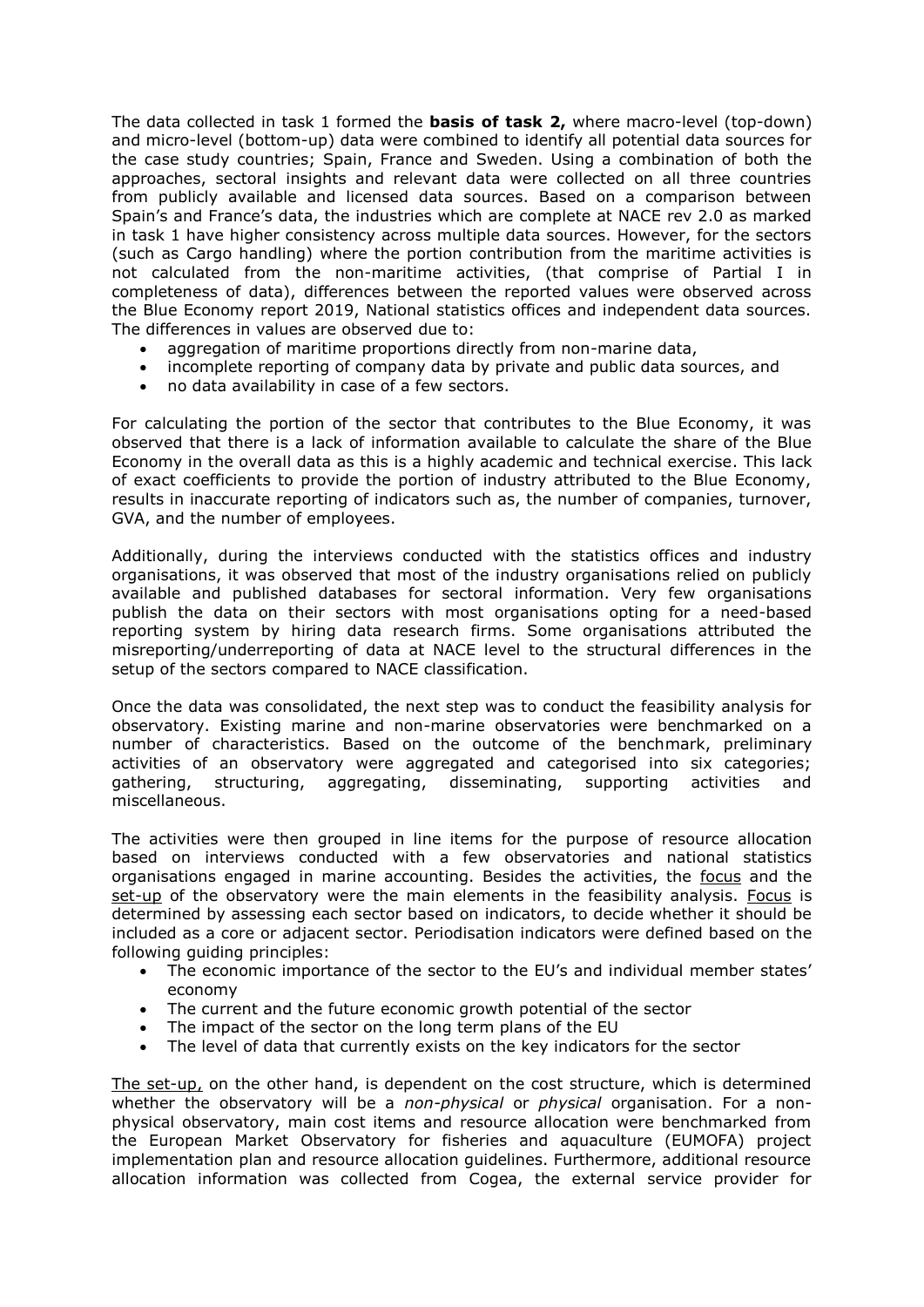EUMOFA. The cost breakdown thus calculated had approximately 90% of variable costs including:

- Data purchase costs 12%
- Human resources 78%

In addition to the variable cost, the fixed costs were calculated at 10% consisting of IT costs and overheads.

For a physical observatory, a list of main cost items and resource allocation was identified based on Dutch Statistics (CBS) and French marine observatory. The cost breakdown thus calculated has approximately 20% of fixed cost including:

- Overhead costs, which in this case include location cost, such as rent and utilities
- IT costs to set up and maintain the infrastructure

As the fixed cost is higher, the portion of variable costs reduces 80% of the overall costs. Therefore, the proportion of Human resources and data purchase cost within the variable costs is 69% and 11% respectively.

Irrespective of the *non-physical* or *physical* set-up, the roll-out of the observatory is dependent on three dimensions: activity, sectors and geography. A phased approach is proposed to roll-out the observatory activities to ensure smooth scale-up and management in the early stages. The overall implantation is distributed over 4 phases, roughly 1 year each, with a slow ramp up of activities from phase 0 all the way to full function of the observatory. Due to the number of variables to calculate the costs of setup, a tool has been developed to provide estimation of costs. The input on sectors, activities and number of member states can be input into the tool to provide an estimate of set-up costs. Using this approach, it is made accessible to re-visit the cost estimates at a later stage and re-evaluate the cost feasibility.

Using the case study countries, a calculation is demonstrated based on whether the observatory will be physical or non-physical and a fixed prioritisation of sectors over phases. Based on the calculation, a fully functional *non-physical* observatory will cost ~€ 8.6 million to implement, whereas a fully functional *physical* observatory will cost ~€ 6.5 million to implement (see section 4.3.8). Both the cost estimates include the effort needed to set-up a centralised Sea Satellite Account. A detailed breakdown of only setting up the Sea Satellite Account is discussed in detail in the next part.

The last part of the study focussed on the feasibility analysis for the Sea Satellite Account. Similar to the previous task, the first step here was to benchmark marine and non-marine satellite accounts that exist or are in development. Based on the benchmark, the general methodology to structure SSAs was created as shown below:

- Conceptual phase to determine **scope** of sectors and economic activities that fall under the Blue Economy
- Compilation and analysis to measuring the value of economic activities, marine ecosystems and indirect and induced sectors
- Monitoring of **emerging sectors** under the scope of the Blue Economy, revision of **splitting coefficients** as new or better data becomes available

Additionally, cross-cutting activities for the set-up of the Sea Satellite account are proposed as:

- Collaboration and coordination with other government agencies (e.g. national statistical offices, offices responsible for various overarching sectors like labour, transport etc.)
- Consultation with industry and market experts, as well as industry associations or private firms undertaking independent surveys
- Stakeholder engagement at all levels, incl. international and regional bodies to ensure consistency in approach and structure to the satellite accounting (e.g. participation on international forums and dialogues)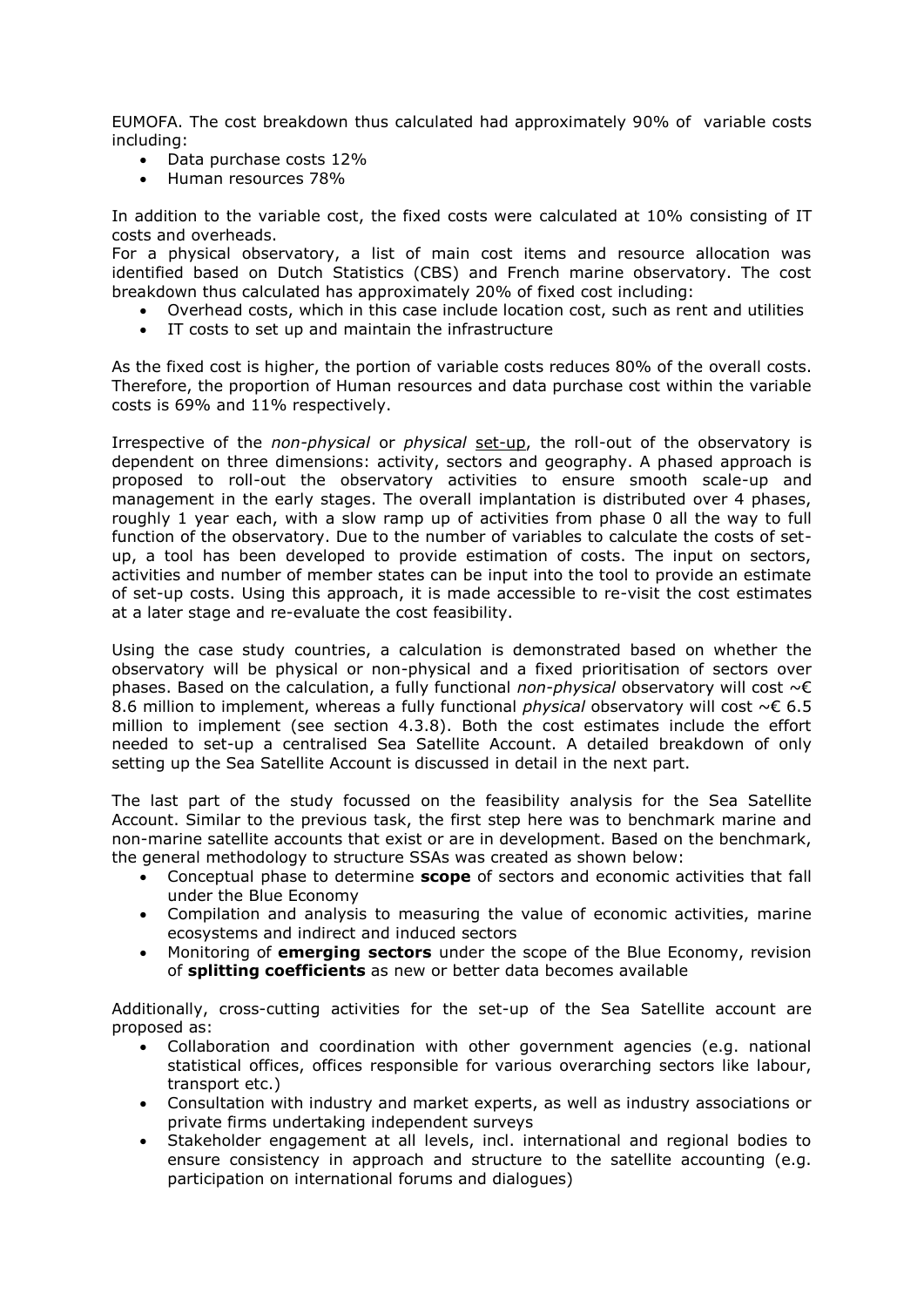During the research, interviews and data collection, it was identified that a Sea Satellite Account can be setup in conjunction to the observatory based on:

- **The observatory takes a central role**: in data collection and compilation;
- **The observatory takes a coordination role**: in providing guidelines and assisting Member States.

The feasibility and accuracy of Sea Satellite Accounts are very much determined by the maturity of national accounting framework i.e. the level of detail available within commodity and economic activity indexing. The greater the number of classification codes or the finer the sub-classification of activities and commodities, the more likely maritime industries and activities are uniquely identifiable. In general, a detailed or mature national accounting framework also provides more information to a country in establishing splitting coefficients for the maritime sector.

For the cost analysis of setting up a SSA, a weighted average was applied to the resource breakdown reported by interviewed respondents based on the level of detail produced in the final economic account of activities related to the sea. The estimated cost of a pilot study corresponds to  $\epsilon$ 385,853, but represents mostly an upper bound value. Extending the cost calculation to the whole EU, it is estimated that the overall cost for constructing a SSA for each Member State will be in the region of €6,459,891 to €9,250,511 for the initial set-up.

The key challenge in setting up a Sea Satellite account is conceptual – i.e. the decisions on what is to be accounted. This requires extensive expert consultations with various agencies. A well-established communication chain and good cooperation are key in ensuring accurate reflection of activities in a Sea Satellite Account.